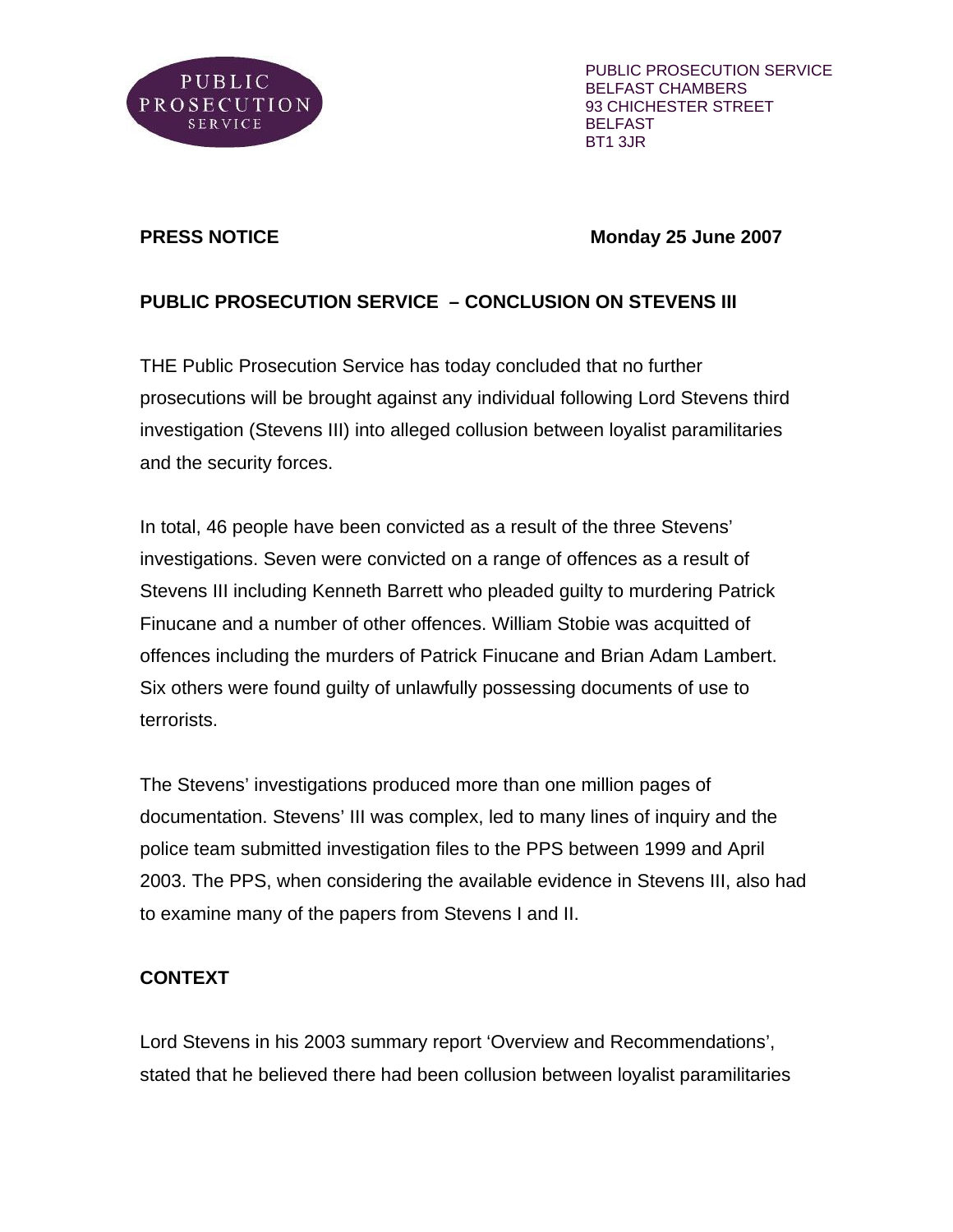and elements of the security forces. While an investigator may properly reach general conclusions on collusion, the prosecutor's role is different.

The PPS may only take a decision to prosecute an identifiable individual if there is sufficient evidence to do so. In order to proceed with charges, the test for prosecution must be applied and the Director of Public Prosecutions must be satisfied that:

- there is sufficient evidence to provide a reasonable prospect of conviction and
- that prosecution is in the public interest

The PPS examined evidence and information gathered in the course of the Stevens III inquiry together with material from the Stevens I and Stevens II inquiries. This included an examination of how the Army Force Research Unit (FRU) handled Brian Nelson who was their agent and a UDA intelligence officer. It also included an examination of the RUC's conduct in handling William Stobie who was their agent and a UDA quartermaster.

All the available evidence has been thoroughly examined and reviewed by the PPS and the advice of independent senior counsel has been sought. A wide range of offences was considered against a number of individuals and the test for prosecution was applied. These offences included murder, conspiracy to murder, manslaughter, misfeasance in public office, firearms and other documents offences.

The issue of sufficient and available evidence was critical for the PPS when considering possible charges arising out of Stevens III. Some of the difficulties included an absence of particular records, potential witnesses who had since died and the inability in certain instances to identify the role and responsibilities that individuals played in specific events. In addition, the prosecution had to take account of potential abuse of process arguments by the defence that any trial at this stage would be unfair.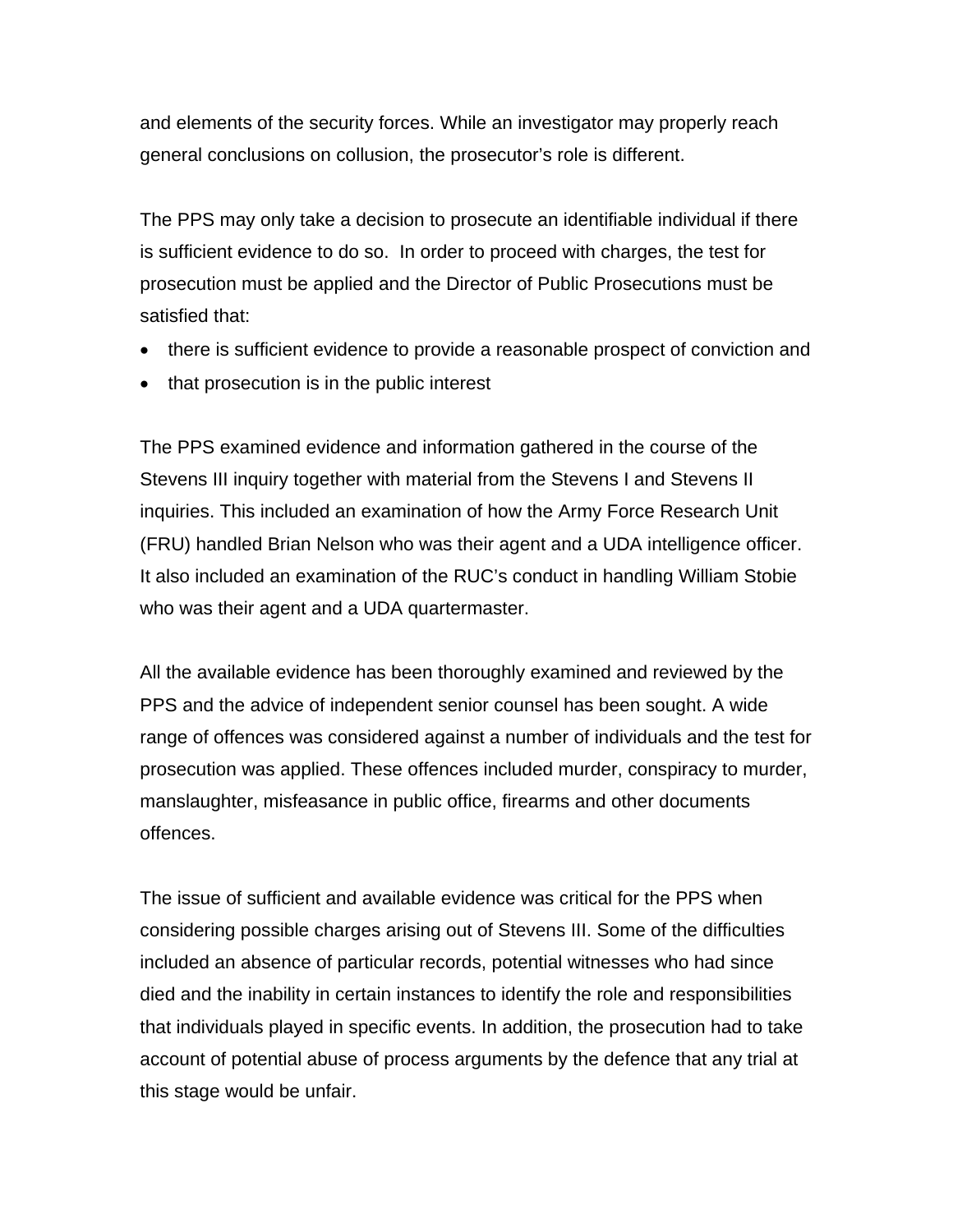#### **ARMY FORCE RESEARCH UNIT**

The PPS concluded that there was insufficient evidence to establish that any member of FRU had agreed with Brian Nelson or any other person that Patrick Finucane should be murdered or had knowledge at the relevant time that the murder was to take place.

The PPS also considered whether there was evidence of the offence of misfeasance in public office. This means whether there was wilful neglect arising from FRU's handling of Brian Nelson as an agent and/or whether there was wilful neglect by FRU to pass on information of Nelson's activities to the RUC.

In deciding that the test for prosecution was not met for this offence in respect of any individual member of FRU, the PPS considered a number of matters, including the absence of relevant evidence, legal issues around the admissibility of evidence and the inability of the prosecution to prove that the police had not been informed of Nelson's activities.

The DPP reached the conclusion that it was not possible to bring charges against any individual in FRU.

# **ROYAL ULSTER CONSTABULARY**

The PPS concluded that there was insufficient evidence to establish that any RUC officer had agreed with William Stobie or any other person, that Patrick Finucane or Brian Adam Lambert should be murdered or that they had knowledge at the relevant time of William Stobie's alleged involvement in the murders.

The conduct of members of the RUC and a civilian employee was examined in relation to possession, handling and deactivation of five firearms which William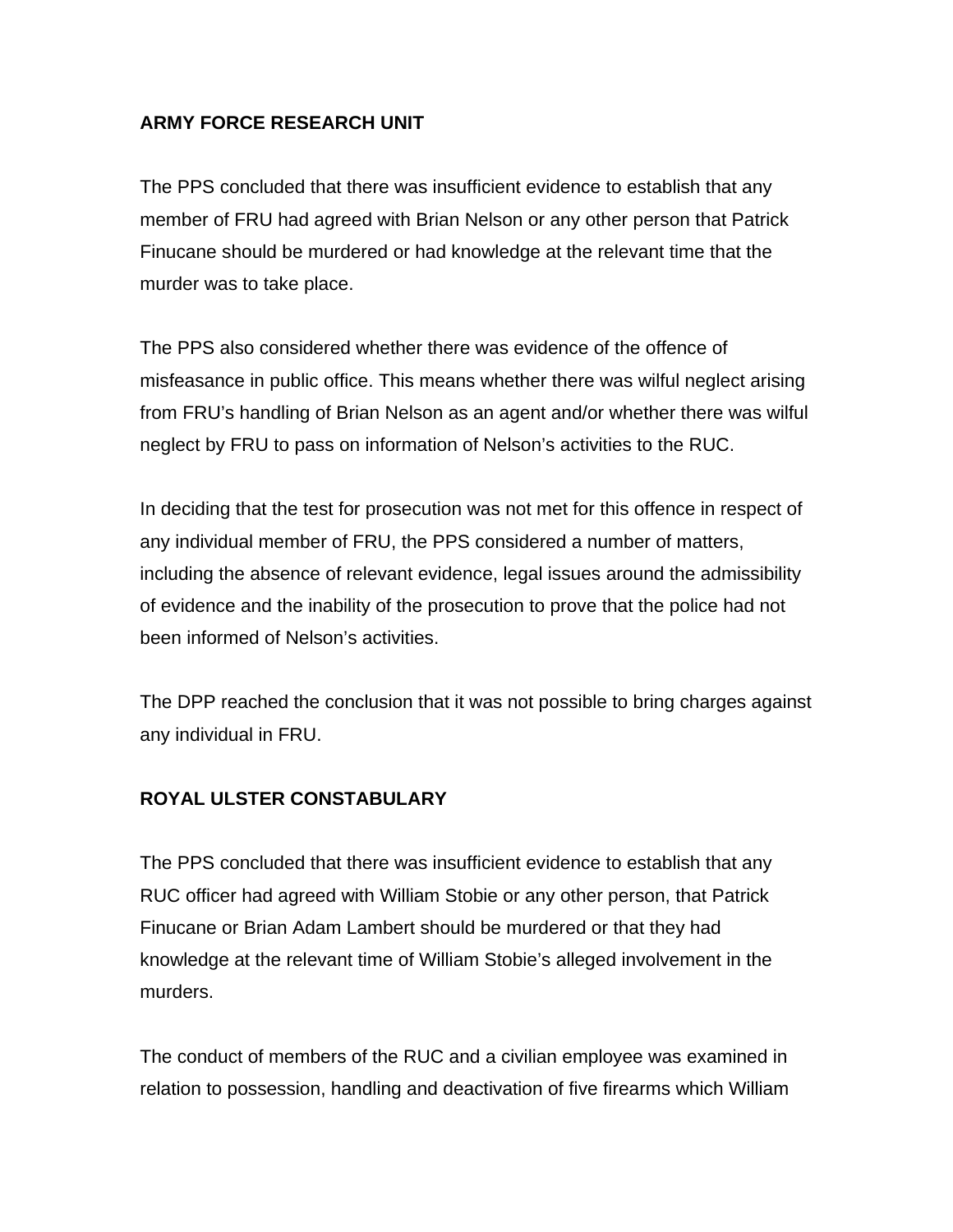Stobie had passed to the police in 1989. The Stevens III team uncovered evidence that steps were taken by the police to deactivate a Browning pistol and to partially deactivate a second weapon before returning them to Stobie.

The Browning pistol was subsequently reactivated by an unknown person/s and used in fatal shooting incidents at the Devenish Arms bar in December 1991 and also at Sean Graham's Bookmakers in February 1992.

In relation to potential criminal charges including gross negligence manslaughter:

- there was insufficient evidence to identify senior police officers or officers involved in the decision to return the firearms to Stobie
- there was insufficient evidence to identify whether any senior officer was responsible for supervising Stobie's possession of the firearms or putting in place a plan to recover the firearms
- the constable who physically returned the firearms to Stobie was identifiable however the evidence indicated that the decision to do this had not been taken by him but by more senior officers. Also the prosecution was unable to disprove his assertion that when he returned the weapons, they were not a danger to the public or what his state of mind was when he did this
- there was insufficient available evidence relating to the other police officers or the civilian employee that any of them had been directly involved in returning the weapons to Stobie or that they had knowledge this would or did happen.

As a result, the DPP concluded that the prosecution test was not met.

# **NOTES TO EDITORS:**

1. A full statement has been published by the Public Prosecution Service giving details of the legal considerations in this case.

It is available at [www.pps](http://www.ppsni.gov.uk/)**ni**.gov.uk